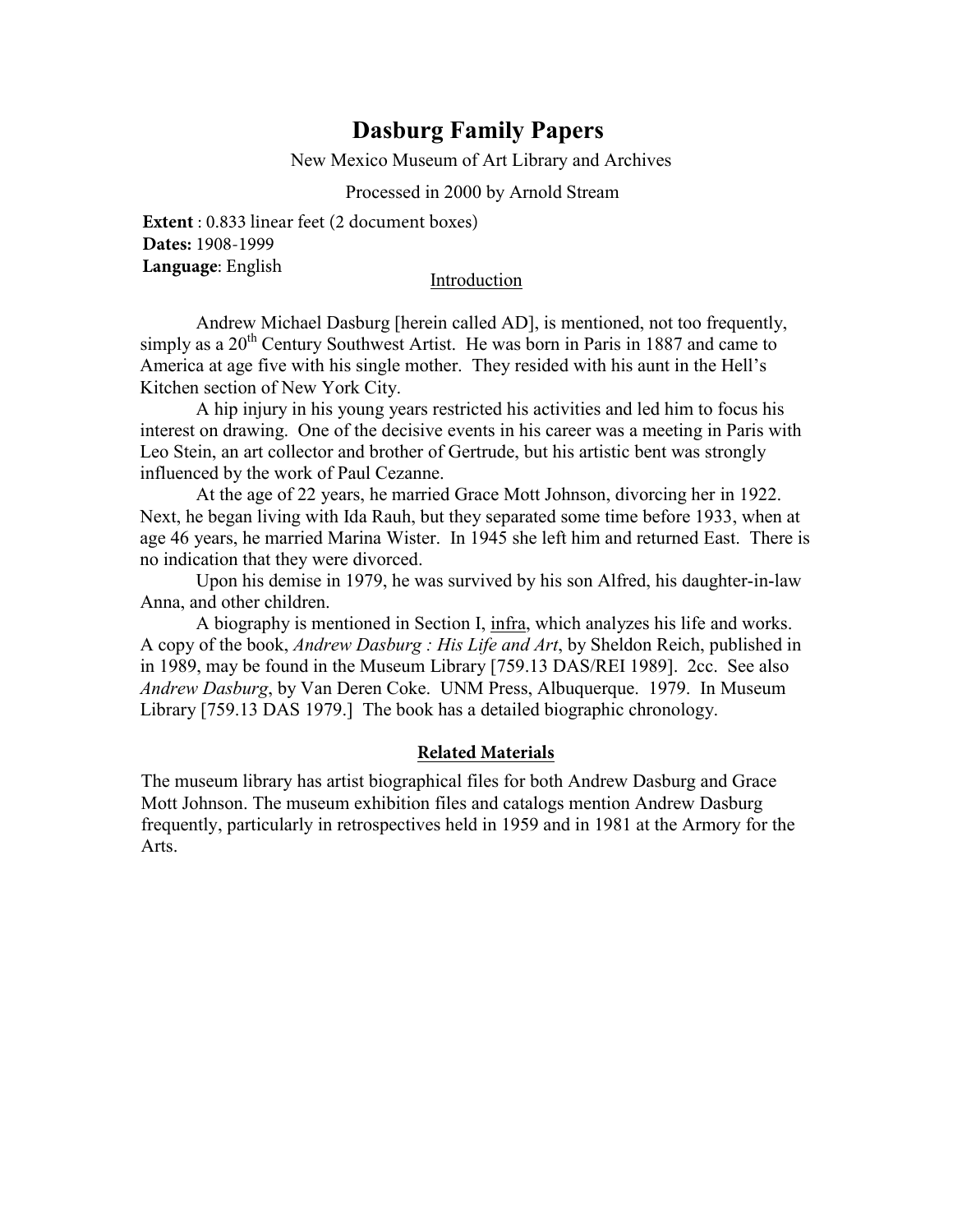### **Contents**

Section I. Biographic Material

Section II. Articles, Appraisal

Section III. Photographs

Section IV. Letters. Related Writings

- A. Alfred Dasburg
- B. Grace Mott Johnson Dasburg
- C. Marina Wister Dasburg
- D. Loren Mozley
- E. George Arents Research Library
- F. Van Deren Coke
- G. Edmund R. Brill
- H. Andrew Dasburg

Section V. Notes

Section VI. Newspaper clippings (1937-1996)

Section VII. Litigation to Quiet Title

Section VIII. Alfred Dasburg Biographic Data

# **SECTION I : BIOGRAPHIC MATERIAL**

# Box 134

- **1-2.** Biography. Andrew Dasburg. His Life and Art. By Sheldon Reich. 1989. Preface. Describes his artistic and literary associations with Mabel Dodge Lujan, Max Eastman, Margaret Sanger, Jack Reed, and Louise Bryant, among others. Page proofs. 144 pp. Illustrated. Notes, chronology, bibliography, index.
- **3.** JAMA. Journal of the American Medical Association. Vol. 274, No. 9. September 6, 1995. Cover: painting of Loren Mozley. Oil, 1928. By AD. Tear sheets: The Cover. Page 679. Biographic Sketch of AD.
- **4.** Essay by Christine Taylor Patten. Critican biographic sketch. 10 pp. Typewritten. N.d.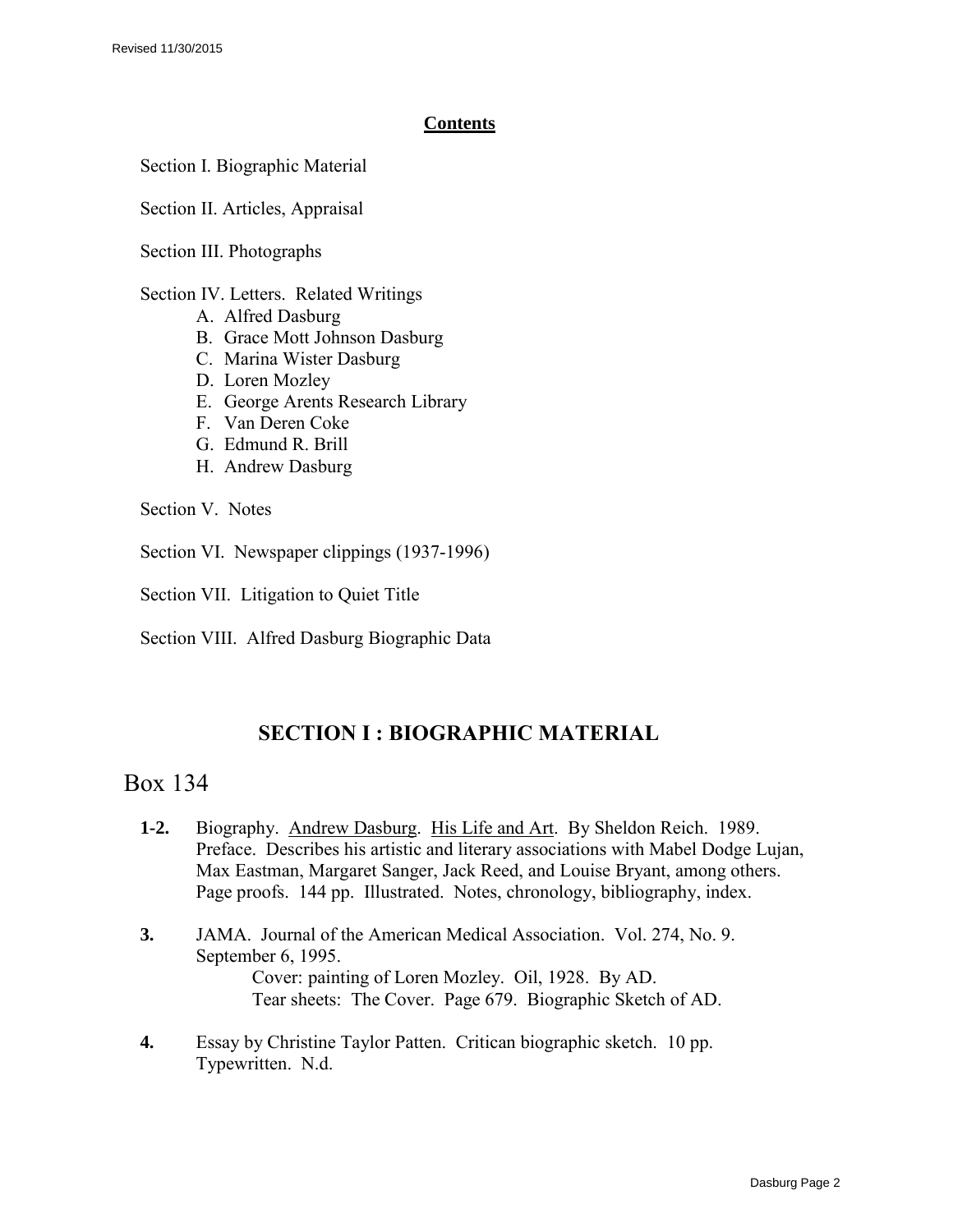- 5**.** Letter with transcript of interview. 4-10-78: Van Deren Coke [Director, UNM] to Alfred Dasburg [son of AD]. Enclosing: preliminary typescript of transcript of oral interview by Coke of Alexander Brook. 10pp.
- 6. List of AD achievements. 1pp. Source unknown; n.d. Lists provenance of *Poppies*, oil on canvas; exhibitions; references. With: photocopy of picture of above works. [Both stained at right sides.]
- 7. Photograph, photocopy, of AD. 1932.
- 8. Newspaper clipping. N.M. Daily Lobo. 12-7-79. Pg. A-10. Book reviews by Robert Conine. Of Andres Dasburg by Van Deren Coke. UNM Press. 141 pp. Photocopy.
- 9. Guest signature book.
	- Attached to inside cover and fly leaf:
		- Invitation on occasion of  $AD$ 's  $90<sup>th</sup>$  birthday, on May 1, 1977 at Mission Gallery in Taos.
	- Invitation to celebrate  $90<sup>th</sup>$  birthday on May 4, 1977 at Saint James Church Hall in Taos.
	- Invitation to opening reception of exhibition of AD works at Blair Gallery, Santa Fe. May 8 to June 3, 1977. Sponsored by Gerald P. Peters. Inside cover: two letters from AD to Grace Mott Johnson. 1918.

Seven pages of signatures.

10. Certificate of Death (2), originals, certified. August 13, 1979. Attached: Probate papers. Taos, Photocopies. Notice of probate, etc. [See additional probate records in Folders 10-A and 10-B, infra.] Also: copy of Last Will and Testament. January 20, 1971 and authorization to cremate [original].

- 10-A. Papers for Final Accounting and Estate Tax Returns.
- 10-B. Land records: deeds, etc.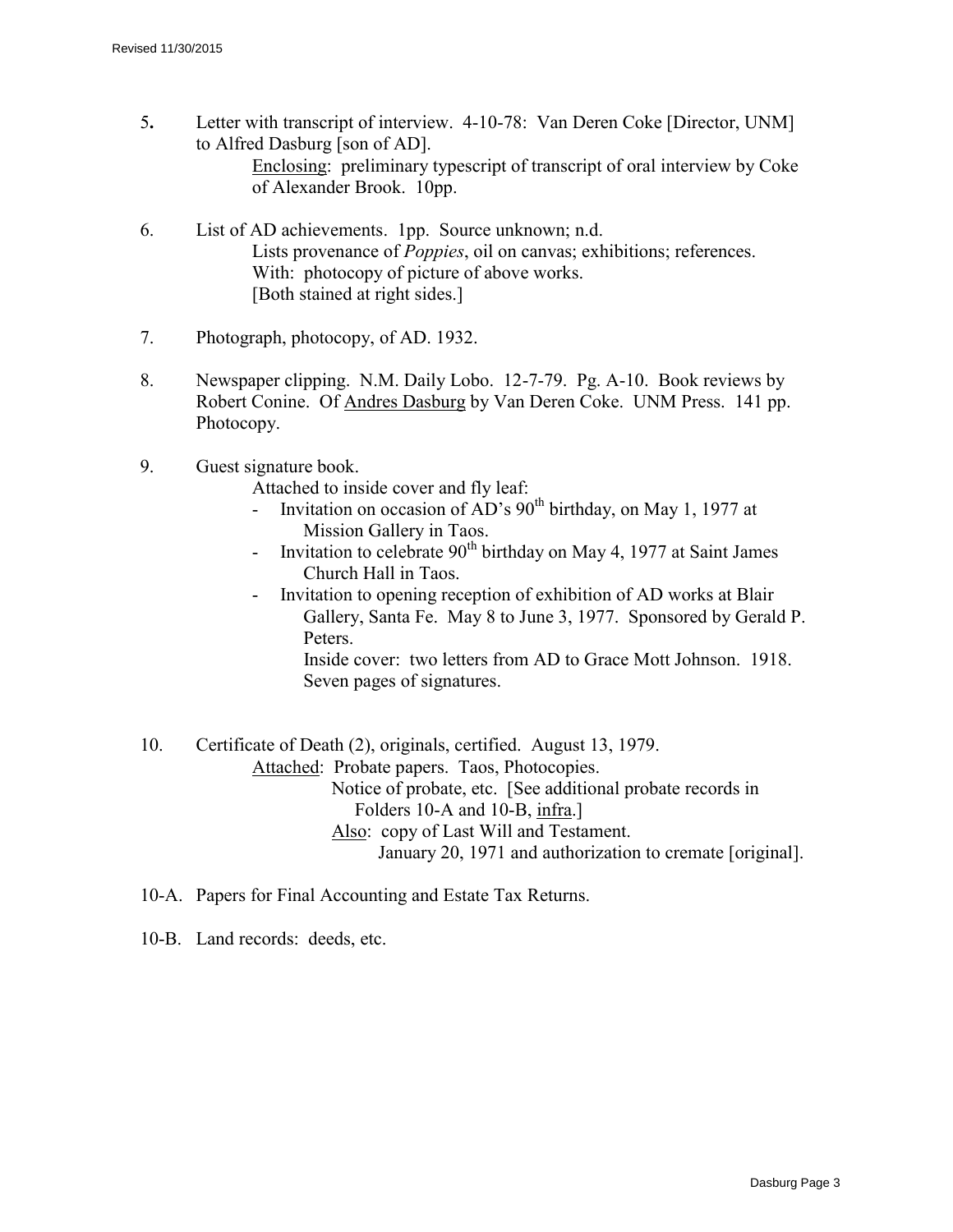# **SECTION II : ARTICLES, APPRAISALS**

- 1. Magazine. The Tamarind Papers. Vol. IV, Number 1. Winter 1980-1981. Tamarind Institute, Albuquerque. Illustrated. Article: The Prints of [AD]. A Complete Catalog. By Clinton Adams. Pgs. 18-25. Photo of AD at work. Pg. 19. Biographic study of artist followed catalog with detailed explication of 17 of his works.
- 2. Magazine. Exploration 1978. School of American Research. David Grant Noble, Editor. Illustrated. Photo of AD with others. Page 22.
- 3. News magazine. Pasatiempo. November 12-18, 1999. Article: Retrospective Offers Range of [AD's] Works. By Paul Weidman. Pgs. 20, 22. Illustrated. Reviews his artistic background and anticipates exhibition at Gerald Peters Gallery, November 12 through December 13, 1999.
- 4. Postcard. Tamarind Institute. Front: reproduction in color of *Houses and Mesas – Winter*, a five-color lithograph.
- 5. Catalog. Eighty Years of Woodstock Art. Woodstock Artists Association. Gallery exhibition, 8-26 May 1982. Description of works of 85 artists, various media, including AD.
- 6. Appraisal. [AD] Evaluations. Sixteen Works. February 1997. Appraiser not named. One page. Attached: Ann Dasburg's Personal Inventory with description of each work. 3pp.
- 7. Report (Appraisal). Art Net. February 14, 1997. [Presumably the predicate for foregoing appraisal.] 8pp.

Definitive analysis of each work appraised in columnar format. Pencil comments on some works. Source unknown.

# **SECTION III : PHOTOGRAPHS**

- 1. Photographs of AD's studio (2). Black and white. 4x5.
- 2. Photographs (15) of AD's work. Black and white. Polaroid. 4x5.
- 3. 35mm. slides, color (8).
	- (a) AD adobe house, color (1). 1947.
	- (b) AD, Color (3). 1977.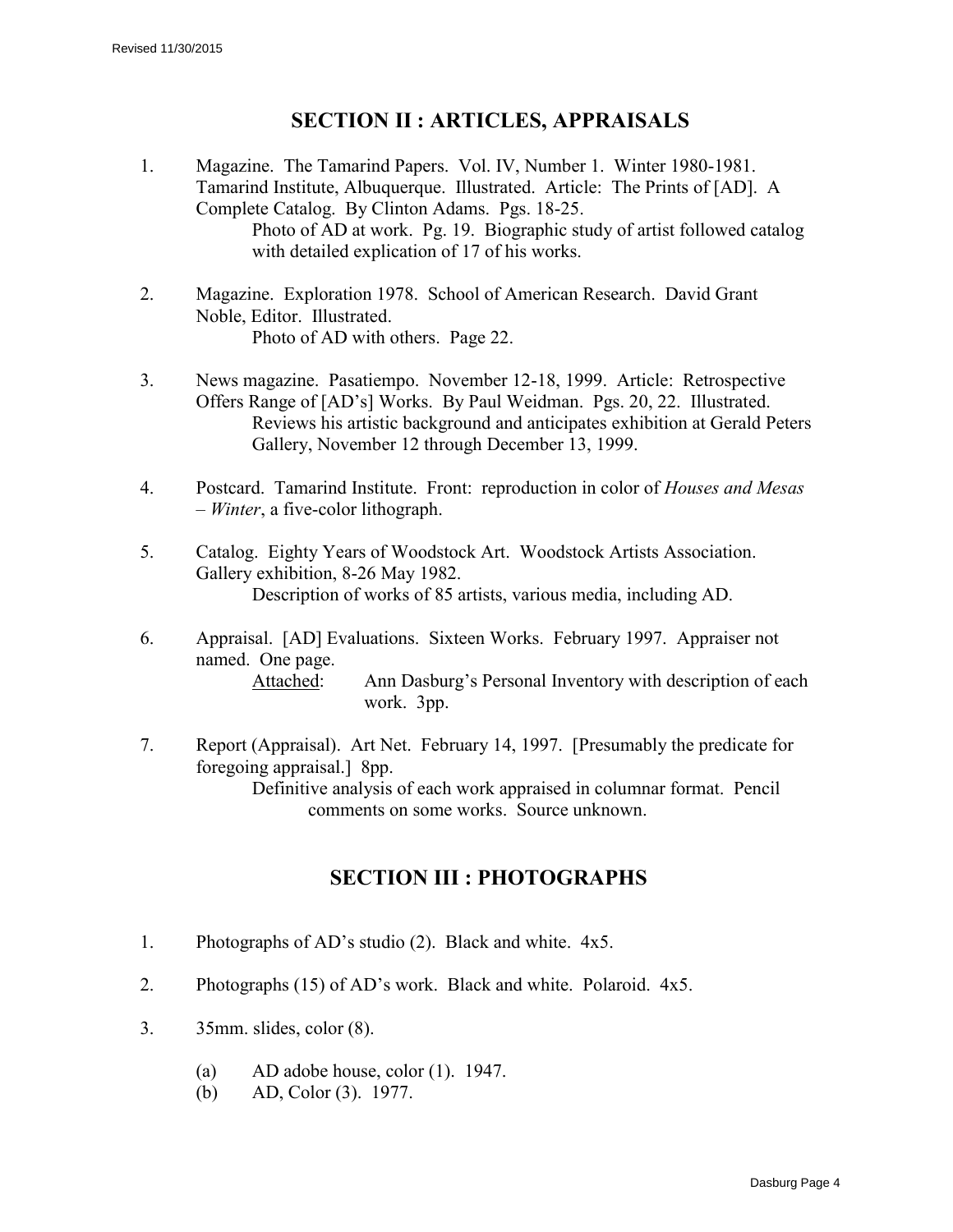- (c) AD. Color  $(4)$ . 1978 [?]. With other persons. Names in margins of slide frames.
- 4. 35mm. slides, color (15). Five in each of three sealed frames.
	- Two marked Fine Art Series, Museum of N.M.
	- One marked Santos Series, Museum of N.M. All are pictures of works by named artists, with titles. [Some duplicates]. Marked Museum of N.M.
- 5. Snapshots (3).  $=$  AD house in Woodstock, N.Y.  $3\frac{3}{4} \times 4\frac{3}{4}$ . Sepia.
	-
	- = AD and Grace Mott Johnson in Europe. 1909. 3 7/8 x 4 7/8. Black and white.
	- $= AD's$  mother Matilda McKillar Dasburg.  $3\frac{1}{2} \times 5\frac{1}{4}$ . Color.
- 6. Photograph of sculpture by Marina Wister Dasburg. 6x8. Olive tint.
- 7. Cards. (4), color.
	- = 5 ¼ x 7 ¼. *Chantet Lane.* 1926. By AD.
	- $=$  4  $\frac{3}{4}$  x 6  $\frac{1}{2}$ . *Trees in Ranchitos.* By AD.
	- $= 4\frac{3}{4}$  x 6  $\frac{1}{2}$ . *Houses and Mesa Winter*. By AD.
	- = 4 ¾ x 5 ¾. Fold-over card. Gerald Peters. *Still Life With Mandolin.* By AD.
	- $= 4\frac{3}{4}$  x 5  $\frac{3}{4}$ . Fold-over card, black and white picture on cover. Untitled. By AD.

# **Section IV : Letters, Related Writings**

[The letters in this Section were found in the groupings indicated. Only those that are of special interest are summarized.]

### **A. Alfred Dasburg**

# Box 135

1. 1936-1953. Eight letters.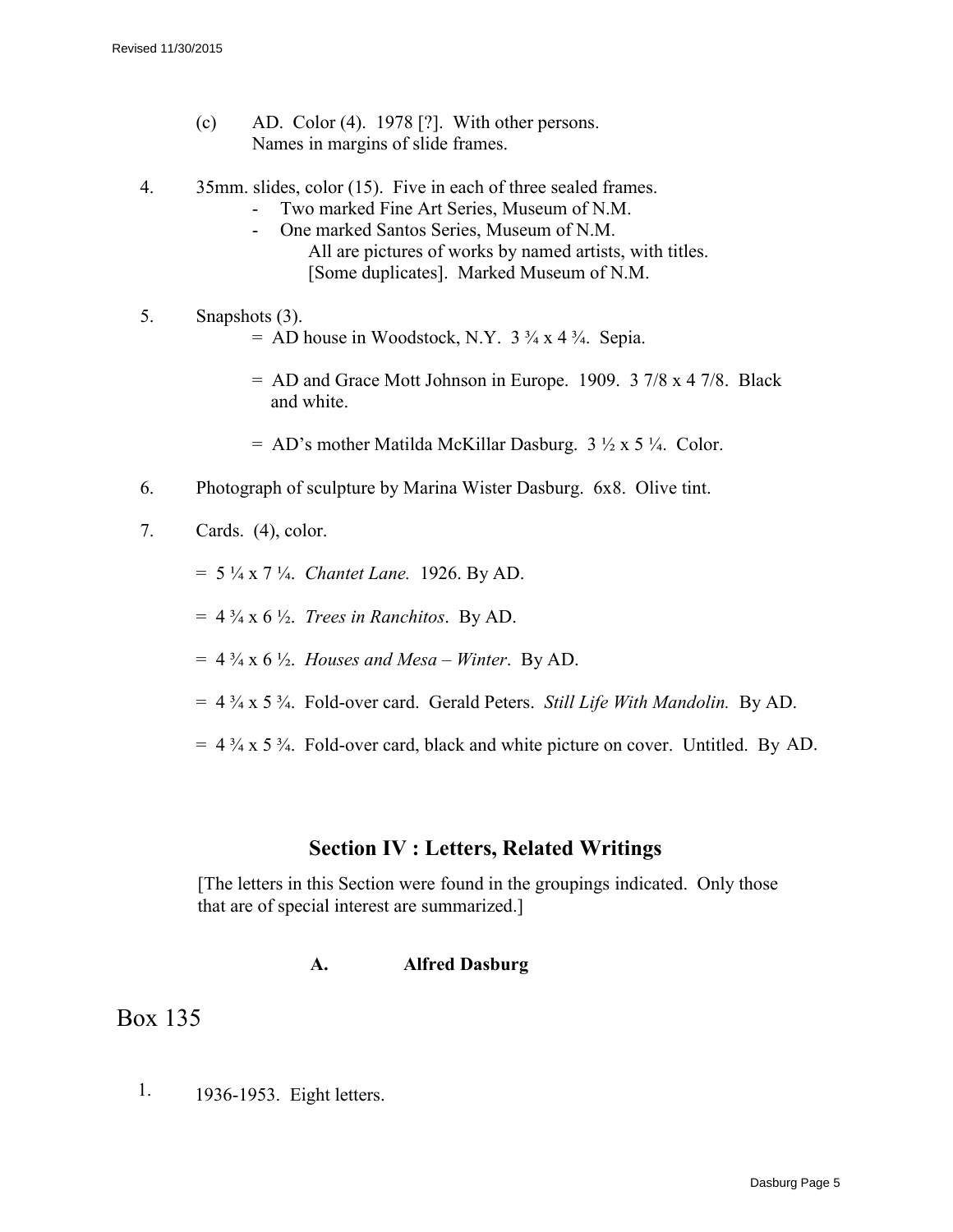- 2. News clipping. [Probably Albuquerque Tribune.] N.d. Announces marriage of Katherine Ken, daughter of Alfred [and Ann] Dasburg to Joy Shelton.
- 3**.** Handwritten notes. No ascriptions. Genealogic data on Dasburg family.

#### **B. Grace Mott Johnson Dasburg (GMJD). [First wife of AD]**

4. Manuscript, partial. Two weeks in New Mexico, (Letter to Ray Rosenbaum.) By GMJD. October 1921. Pgs. 1-53. Longhand. Ink and pencil. Incomplete.

Also: typescript of above.

5. Manuscript, partial. San Geronimo. By GMJD. N.d. Pgs. 1-16. Longhand. Pencil. Incomplete.

Also: typescript of above. Marked pgs. 25-33.

- 6. Single sheet marked "Continued copy. Second pg. 2. Initials at bottom: "G.M.J." Original. First lines: "From his own notes about himself, Mr. Dasburg provides insights: 'I was born in Paris, May 4, 1887, etc .'" [AD notes not found.]
- 7. Letter. 4-12-18: "Mother" to Alfred [Dasburg]. 6 pp. Photocopy. [Poor reproduction.]

Letter. 4-12-18: GMJD to "Aunt Fannie." 6pp. Photocopy. [Very faint reproduction; partly illegible.] Reference to "Indian girl, Paulita, \*\*\* posing, etc."

- 8. Diary. Pages 26 (1913); 30, 32-33; 58-59, 68-69; 72-73 (1914). [Probably GMJD] Photocopies, some pages faint.
- 9. Letter. 7-12-19: Maurice Sterne, Elizabeth Duncan School, Tarrytown, N.Y. to "My Dear Julian." 1 pg., two sides. Original. Introduces GMJD to Julian.

Letter. 7-12-19: Maurice Sterne to [GMJ]. Two pgs., two sides. Original.

10. Letter. 8-19-08: M. Russell [letterhead of American Art Association of Paris] to "Dear sister." 4 pp. Photocopies.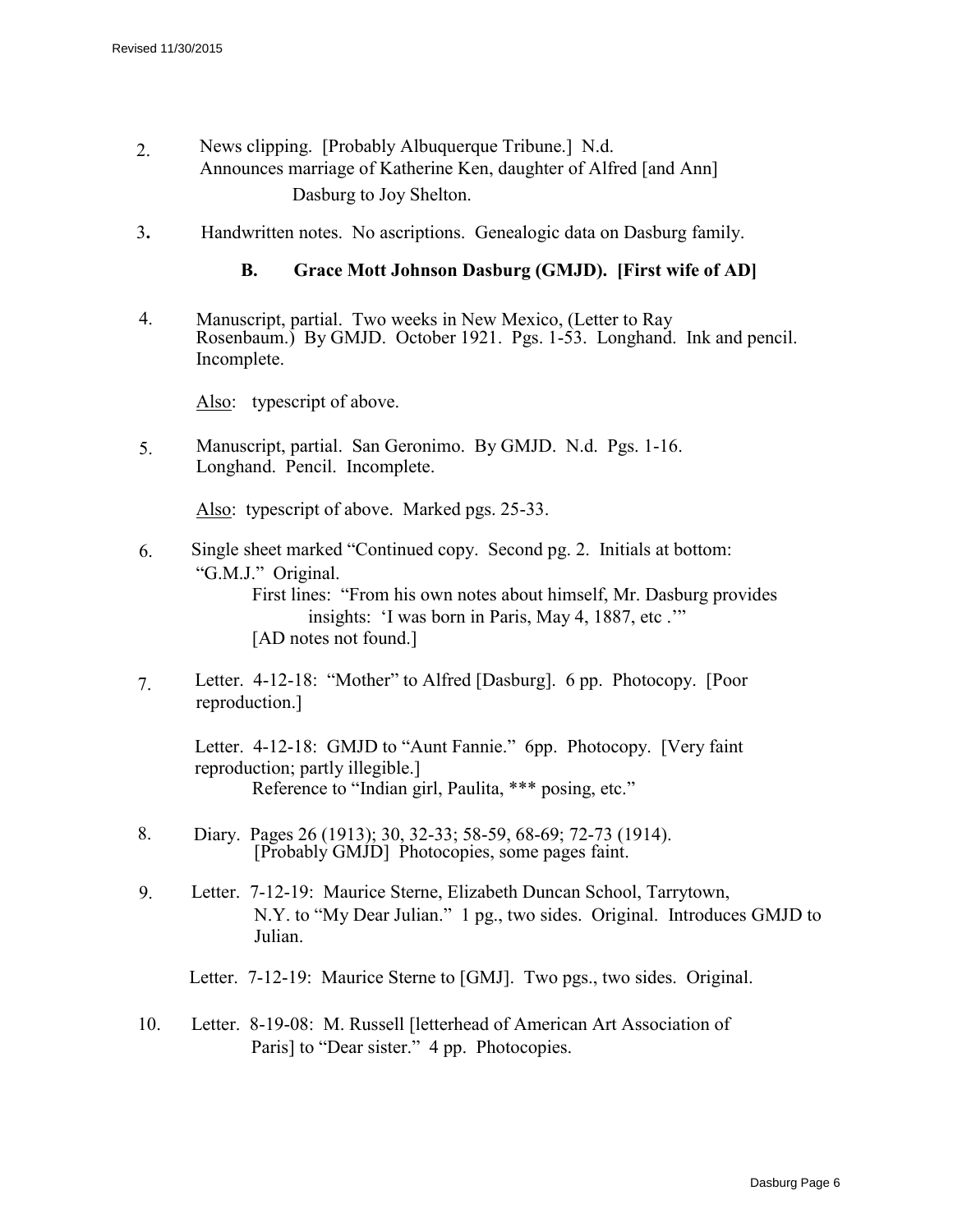- 11. Letter. 10-4-09: GMJ [letterhead of Hotel Des Voyageurs, Concarneau, F.] to Miss Mary Johnson. One page., two sides. Original.
- 12. Letter. 5-22-14: Lucius [Paris] to GMJ, Naples, I. 4 pp. fold-over. Original.
- 13. Letter. 6-2-14: Mrs. M. Rosenbaum to GMJ, Corsica, I. 8 pp., two-fold-overs. Original.
- 14. Letter. 7-9-70: Holt, Rinchart and Winston, NYC to Alfred Dasburg. Original. Seeks photo of sculpture *Portrait of Mary Moore* by AD for

inclusion in book by Shirley Glubok.

## **C. Marina Dasburg Née Wister (MWD)**

[Poet and composer, she became the second wife of AD.]

- 15. Letters. 1939.
	- = 6-11: Victor F. White, Taos to MWD. 3 pp. Typewritten. Original.
	- = 9-9: M. [Max] de Schauensee, L.A. to MWD, Taos, 3 pp. Typewritten. Original. Handwritten postscript.
	- = 9-28: In form of musical composition and letter. MSD. 1 pg.
	- $=$  10-17: Agnes Weil to MWD. 1 pg.
	- = 12-8: Randall [The Curtis Institute of Music, Philadelphia, PA] to MWD.
	- $=$  12-14: Postcard. Max to MWD. Thanking her for sending "lovely songs."  $=$  12-16: Frank – to MWD. 1 pg.

## 16. Letters. 1941.

- $= 7-17$ : Postcard. "Sam" to MWD.
- $=$  8-27: [?] to MWD.
- = 10-15: Sophie [Mrs. Henry S.] Drinker, Jr. to MWD. 2 pp. 2 sides. Discusses women's voices.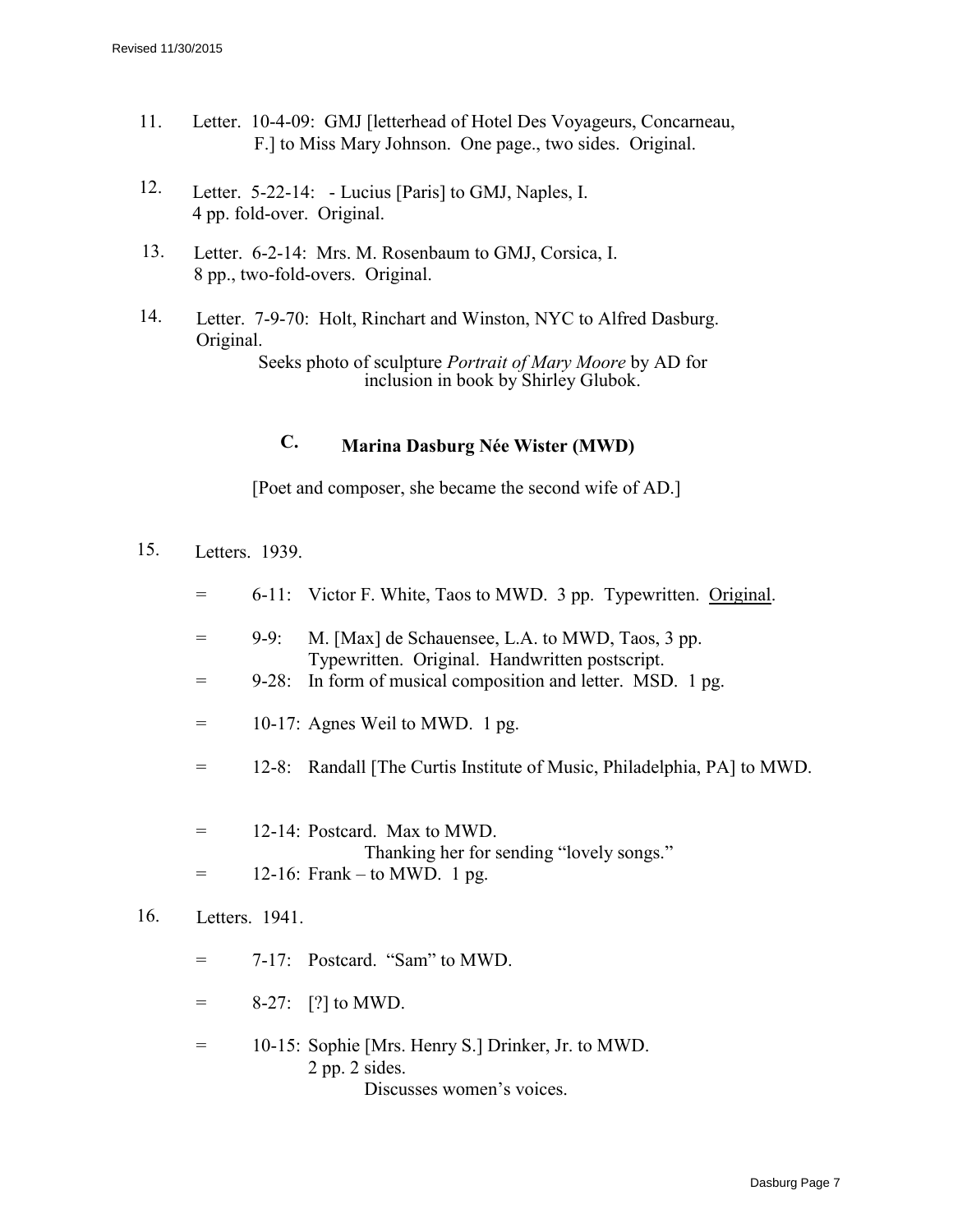|     | $=$            |            | 11-10: Victor [F. White] to MWD. 1 pg.                                                                                                                        |
|-----|----------------|------------|---------------------------------------------------------------------------------------------------------------------------------------------------------------|
|     | $=$            |            | 12-13: Thomas Hale Jr. M.D. to MWD.<br>Musical scrap with longhand note inquiring about words<br>for it.                                                      |
| 17. | Letters. 1942. | $2 - 23$ : | "Kit" [Mrs. Syndey L.] Wright Jr. to [MWD].<br>1 pg., 2 sides.                                                                                                |
|     | $=$            |            | 3-23: Randall to MWD. 2 pp. 1 side each.                                                                                                                      |
|     | $=$            | $4 - 12$ : | Robert Hunt to MWD. 4 pgs. Typewritten.<br>Discusses her idea for trading phonograph records.<br>Elaborate references to composers.                           |
|     | $=$            | $4 - 18:$  | Robert Hunt to MWD. 6 pgs. Typewritten. 1 side each.<br>Discusses same subject.                                                                               |
|     | $=$            | $7 - 30:$  | Reginald Fisher [Association Director, MNM.] to MWD.<br>Reminds her of "very fine recital" of her compositions and<br>inquires whether she will give another. |
|     | $=$            | $9 - 28:$  | [Same parties.]<br>Regrets she cannot give another recital. Refers to "new"<br>field for her talents: "Anglican (Episcopal)<br>Liturgical music.              |

### 18. Letters. 1943, 1946-1947, 1979.

= 7-7-43: MWD to AD. 7 pgs. both sides. Pencil longhand. Lengthy discussion of art and music. Affectionate comments..

Note at top: "Please keep carefully.!!"

- = 4-8-46: Mary Booth, [MNM] to MWD. 1 pg. Enclosing copy of "her piece" on "Concert Series of Recorded Music.\*\*\*."
- = 10-26-46: Denton A. Cappella Choir [Wilford C. Bein , Dean, School of Music] to MWD. 1 pg.
- = 3-12-47: MWD to unident. addressee, Taos, N.M.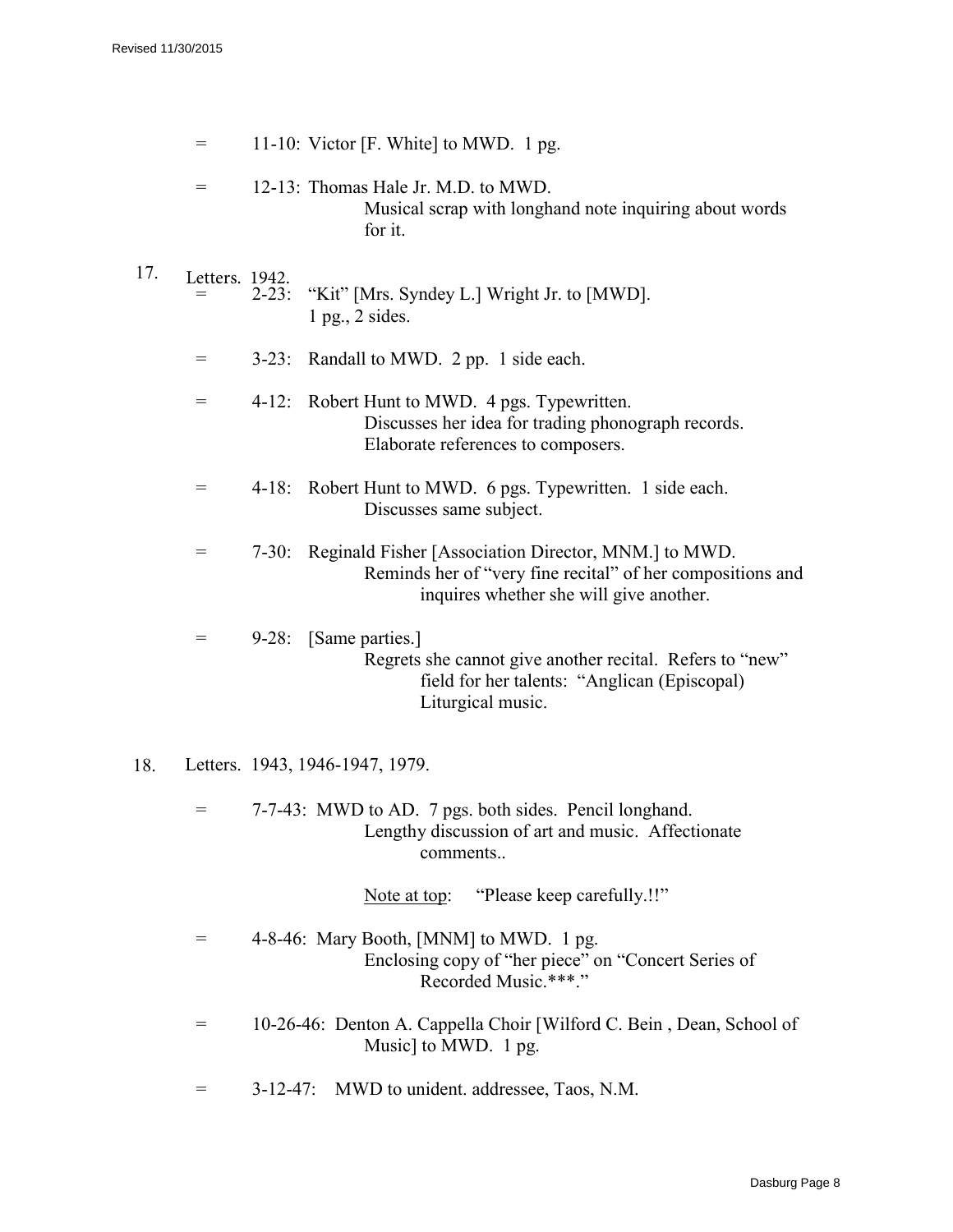2 pp. Typewritten, signed. Critique [negative] of music performances.

- $=$  4-8-47: Ella [Mrs. D.J.] Haines to MWD. 1 pg. Acknowledges receipt of "Petition." Hasn't played the music yet.
- = 10-12-79: State Records Center and Archives, Santa Fe to MWD. Acknowledges receipt of MWD records for archives.

| $=$ | N.d. | Marie K – to MWD. 2 pgs. 1 side each. |  |
|-----|------|---------------------------------------|--|
|     |      | Acknowledges receipt of poems.        |  |

### 19. Miscellaneous.

- = Poem. A Birthday Salute to my Best Friends. December 21, 1943. By MWD. Typewritten. 5 pgs.
- = Concert programs.
	- Program. Recital of Marina Wister Compositions. At St. Francis Auditorium. October 26, 1941. Lists singers and music to be performed.
	- Program. Organ and Chamber Music Recital. November 2, 1941. Organ and Chamber Music. Santa Fe Sinfonetta. St. Francis Auditorium.

Lists musicians, compositions.

## **D. Loren Mozley**

- 20. Letters (4) from AD to Loren Mozley. 1957 1965. Longhand. Photocopies. [One letter cropped at bottom of first page.]
- 21 Letters.

| $5 - 23 - 49$ | Whitney Museum of American Art, N.Y.C. to                                |
|---------------|--------------------------------------------------------------------------|
|               | Loren Bazley [University of Texas]. Photocopy. 1pg.                      |
|               | Deals with efforts to develop lists of AD art. Refers                    |
|               | to catalog January 1925 listing 20 work                                  |
|               | exhibited at Whitney Studio Club.                                        |
| $7-4-49$      | Mozley to Whitney. Photocopy. 2 pp. Working on<br>inventory of AD works. |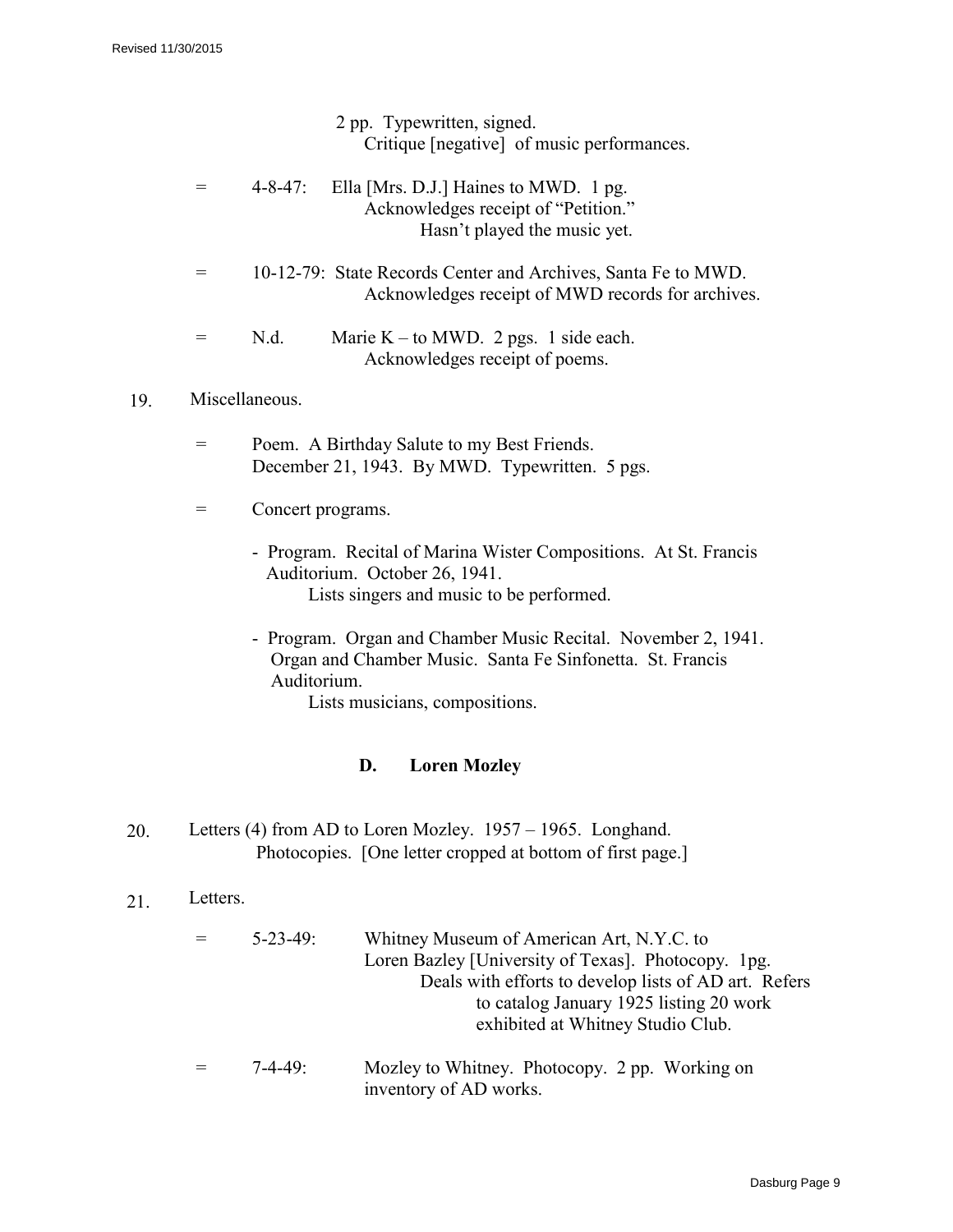- = 10-7-56: Dallas Museum of Art to Mozley. Photocopy. 1 pg. Announces that AD show is "in the Mill."
- = N.d.: Jerry Bywaters to Mozley. Photocopy. 2 pp. Discusses lists.
- 22. Inventories of AD works.
	- = List of paintings by AD as dictated by him at Ranchos on December 21, 1947. 10 pp. Photocopy. [No indication who prepared list.]
	- = List of paintings by AD. N.d., no ascription 6 pp. Photocopy.
- 23. Biographic sketch emphasizing influences on AD. 9 pp. Photocopy. No ascription, n.d. Draft.

## **E. George Arents Research Library**

24. Rules Governing Use of Library. 1 pg. Photocopy. Also: Table of Contents of Boxes containing Biographical Material on various artists. Photocopy. Covers three Boxes on three pages. Mentions AD 1958, 1959, 1961.

```
25. Letters (4).
```

| $7 - 18 - 76$ : | Cecil Wolman to Iris Jordan. 1 pg.<br>Photocopy.<br>Rejects invitation to participate in                                       |
|-----------------|--------------------------------------------------------------------------------------------------------------------------------|
| $8-20-76$ :     | documentary on AD.<br>Cecil Wolman to Alfred Dasburg. 2 pp. Carbon copy.<br>Mentions dealings with Helena Chase Drea.          |
| $8-20-79$ :     | Library Manuscript Librarian to Alfred Dasburg. 1 pg.<br>Original.<br>Condolence upon AD's demise.<br>Notes on back of letter. |
| $10 - 8 - 79$ : | [Same parties.] 1 pg. Original.<br>Acknowledges receipt of "Paris information" on AD.                                          |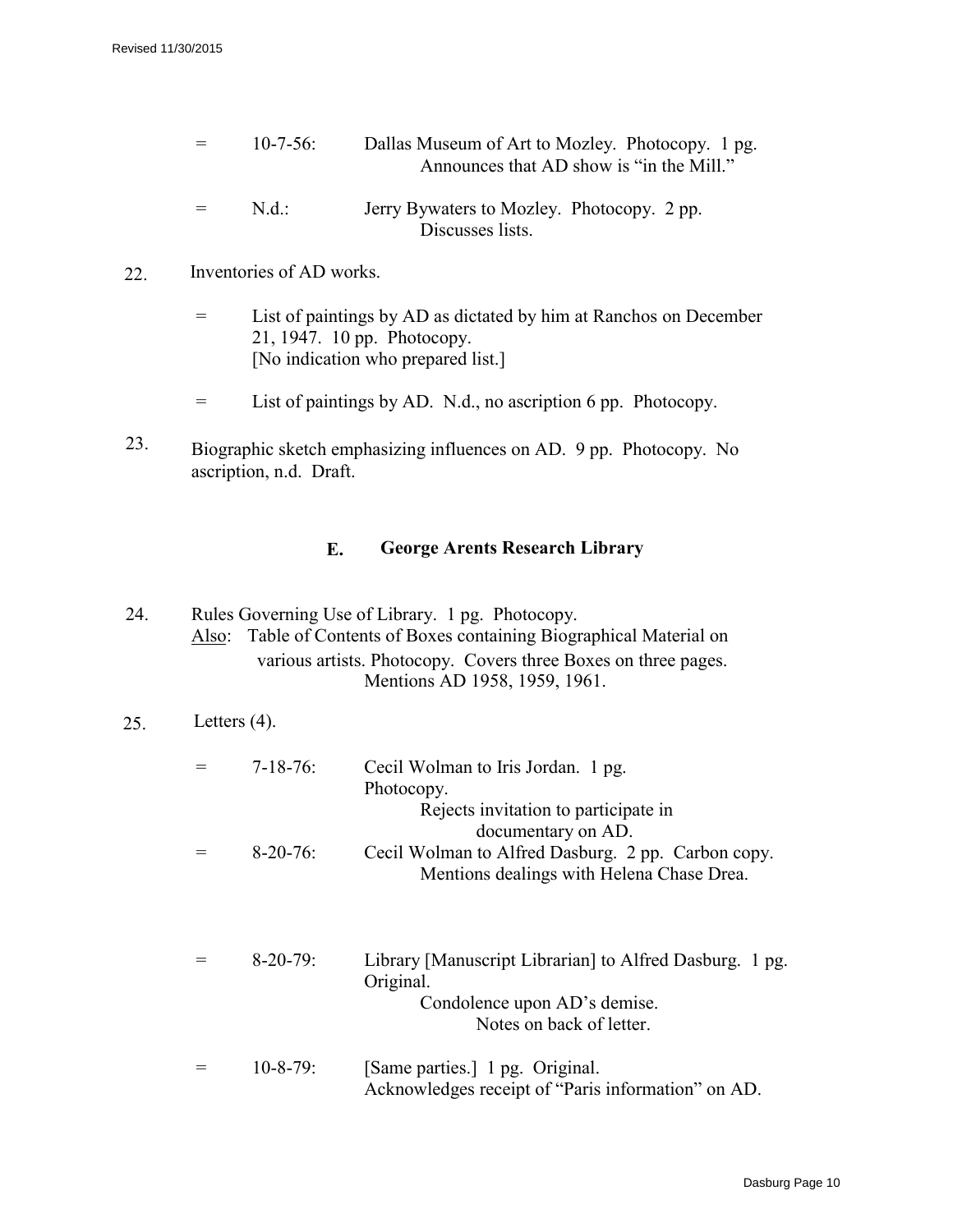## **F. Van Deren Coke [VDC]**

[Notes and letters relating to proposed essay on AD by Coke.]

- 26. 1977.
- 1-5: VDC to Alfred Dasburg. Original.
- 10-10: [Same parties.] Original.
- 11-30: [Same parties.] Original.
- 12-5: [Same parties.] Original.
- 27. 1978.
- 1-19: VDC to Alfred Dasburg. Original.
- 7-17: Original. Informs him that Cecil Wolman has given him AD's drawing on *Ranchos de Taos Church.*  Refers to "current show" of AD's lithographs.
- 8-24: VDC to Alfred Dasburg. Original. Reports that NEA has approved grant application to present retrospective on AD's works. Show to open September 1979.
- 28. 1979.
- 5-4: Peggy (Mrs. James C.) Harrison to Ann and Alfred [Dasburg]. Original.
- 5-9: Cleta H. Downey [Association Curator, UNM] to Alfred [Dasburg]. Original.
- 11-1: Virginia Masi [UNM Press] to Dear Friend. Original. Announces that Andrew Dasburg by Van Deren Coke is now available.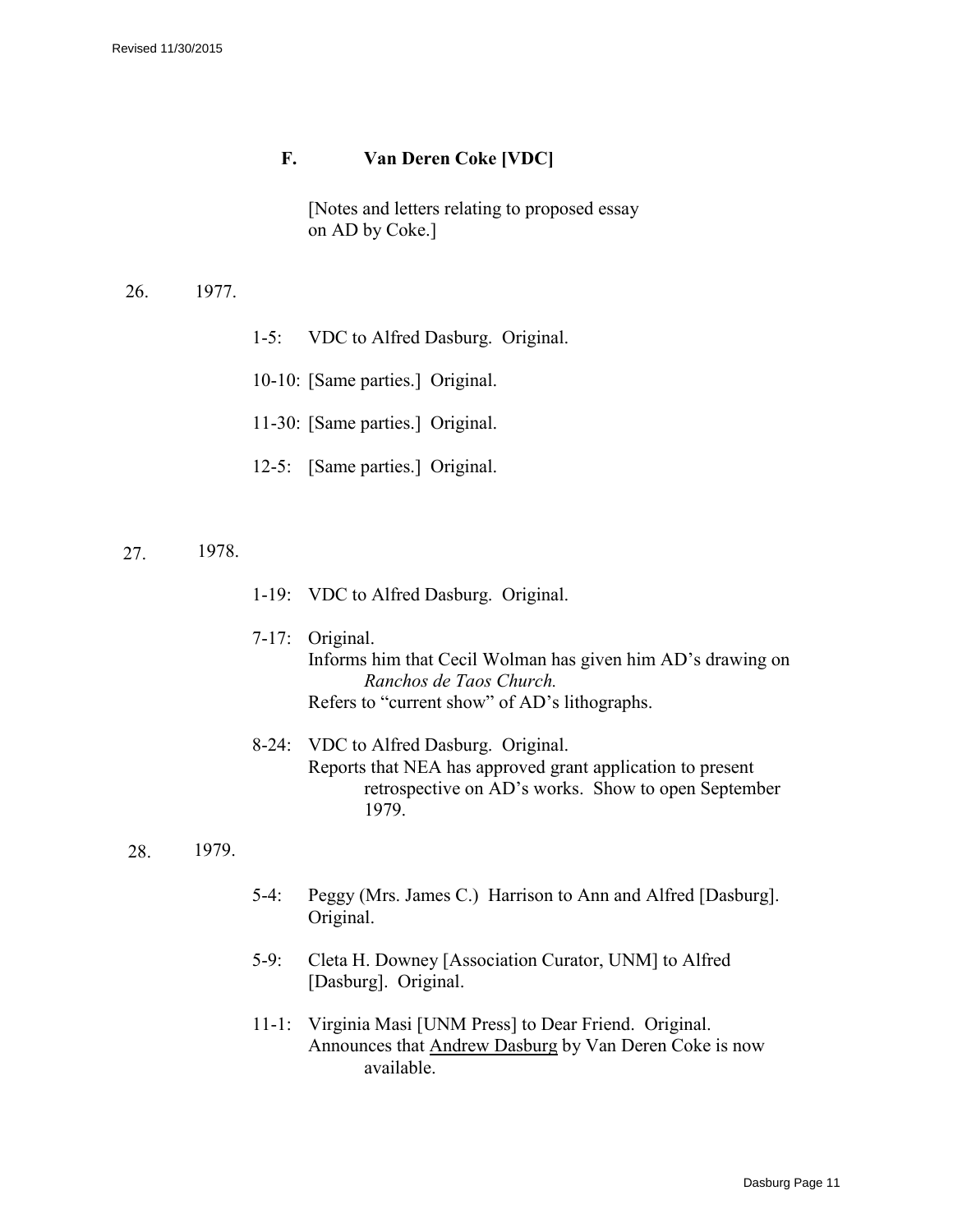- 11-9: Van Deren Coke [Director, UNM] to Alfred [Dasburg]. Original.
- 11-27: Henry M. Reed to Van Deren Coke. 3pp. Carbon copy. Discussing his book and the authenticity of an AD painting.

## **G. Edmund R. Brill [ERB]**

29. 2-16-77: ERB to Alfred [Dasburg]. Original. 3-3-77: ERB to Alfred [Dasburg]. Original. 9-3-77: ERB to Alfred [Dasburg]. Original. Mentions works by AD. 9-26-78: Mary – to Alfred and Ann [Dasburg]. Original. 10 30. 11-25-77: ERB to Alfred [Dasburg]. Original. Enclosing sheet with data on GMJD work, etc. Enclosed: yellow sheet marked "Data from [ERB], for Alfred Dasburg. Sections on GMJD, AD.

### **H. Andrew Dasburg [AD]**

[Most of these letters, all originals, are addressed to, or concern, AD.]

| 31. | $2 - 10 - 30$ :  | R.C. Walker [?] to AD. 3 pp., oversize, sketching sheets.                                                            |
|-----|------------------|----------------------------------------------------------------------------------------------------------------------|
| 32. | $12 - 19 - 35$ : | R.C. Walker [?] to Loren Mozley. 2 pp., oversize.                                                                    |
| 33. | $4 - 6 - 48$ :   | Owen Wister, Bryn Mawr, PA to AD. 4 sheets, both sides.                                                              |
|     |                  | Relates physical and mental condition of Marina Dasburg<br>[she left him in 1945 and returned East].                 |
| 34. | $4 - 23 - 48$ :  | Walter Stokes to AD. 1 pg.<br>Seeks to locate IBN stock certificate owned by Marina.<br>Comments on her poor health. |
| 35. | $12 - 6 - 14$ :  | Mabel Dodge to AD. Photocopy.<br>Invitation to her home, 23 Fifth Ave., N.Y.C.                                       |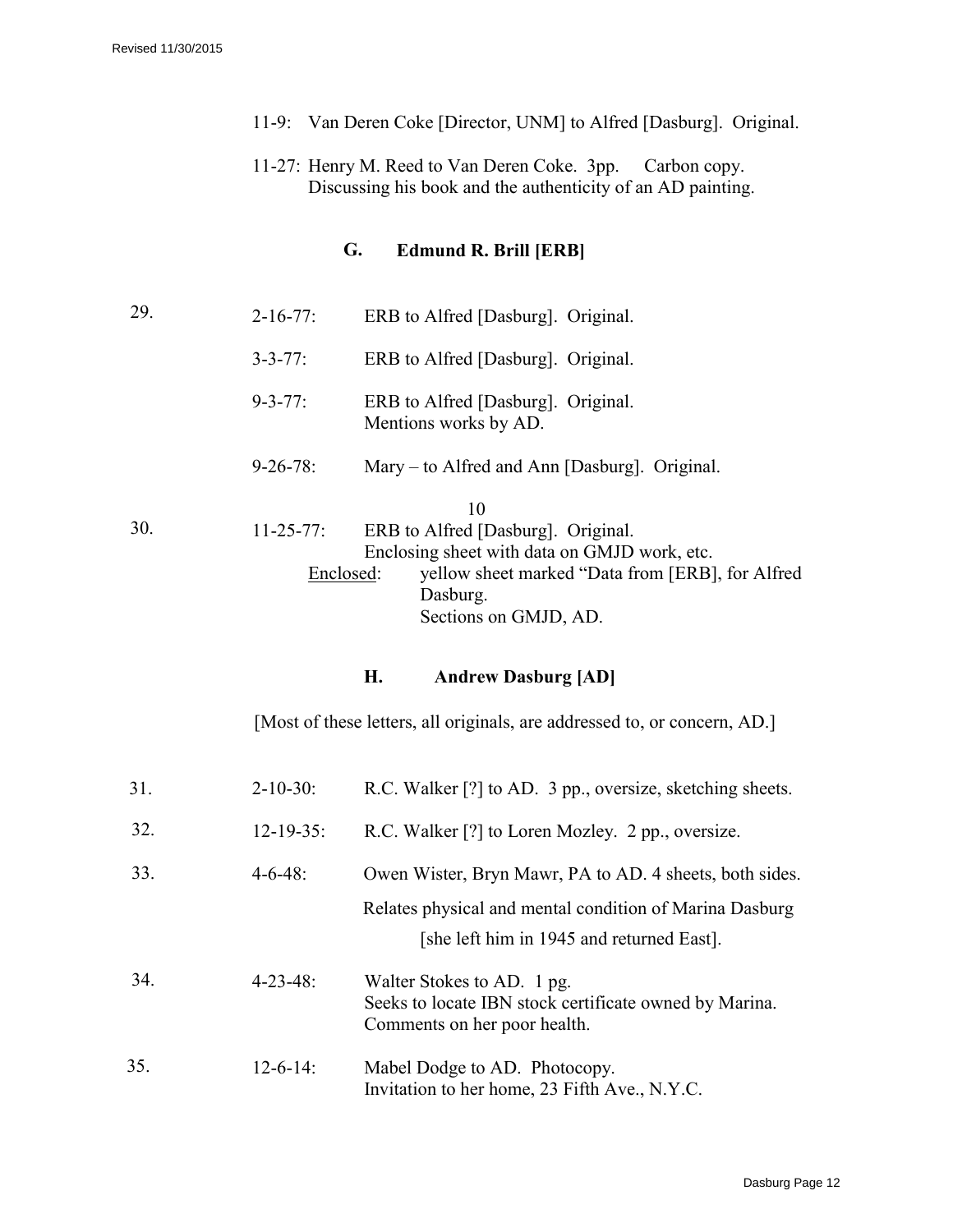|     | $9 - 21 - 50$ : | Mabel [Dodge] to AD. Original.                                                                                                  |
|-----|-----------------|---------------------------------------------------------------------------------------------------------------------------------|
| 36. | $10-20-76$ :    | Helena Chase J. Drea to Alfred [Dasburg]. One sheet.<br>Enclosing some photos of her oil paintings for AD to see.<br>[Missing.] |
|     | $7 - 11 - 96$ : | Diana D. Schwalbe to Ann [Dasburg].<br>One sheet, both sides.                                                                   |

## **SECTION V : NOTES**

1. Miscellaneous notes. Mostly of Van Deren Coke and Edmund R. Brill.

# **SECTION VI: NEWSPAPER CLIPPINGS [1937 – 1996] 1-13**

The clippings in this Section are assembled by year. Because of their volume, no attempt has been made to extract their contents. The originals were in such poor condition and still deteriorating that photocopies have been made to replace them. (It should be kept in mind that AD died in 1979 at the age of 92 years. A vast number of additional clippings have been lost, destroyed, or overlooked.)

- 1-2. 1937, 1939.
- $3-4.$  1941 –1942.
- 5-9. 1971, 1975, 1977-1979.
- 10-11. 1980-1981.
- 12-13. 1996, undated.

## **SECTION VII : LITIGATION TO QUIET TITLE**

The papers that follow in Folders 1-6 relate to a lawsuit that attempted (unsuccessfully to deprive AD of title to lands in Santa Fe. They have not been analyzed except to single out the final judgment of the court in AD's favor, which is in Folder 1.